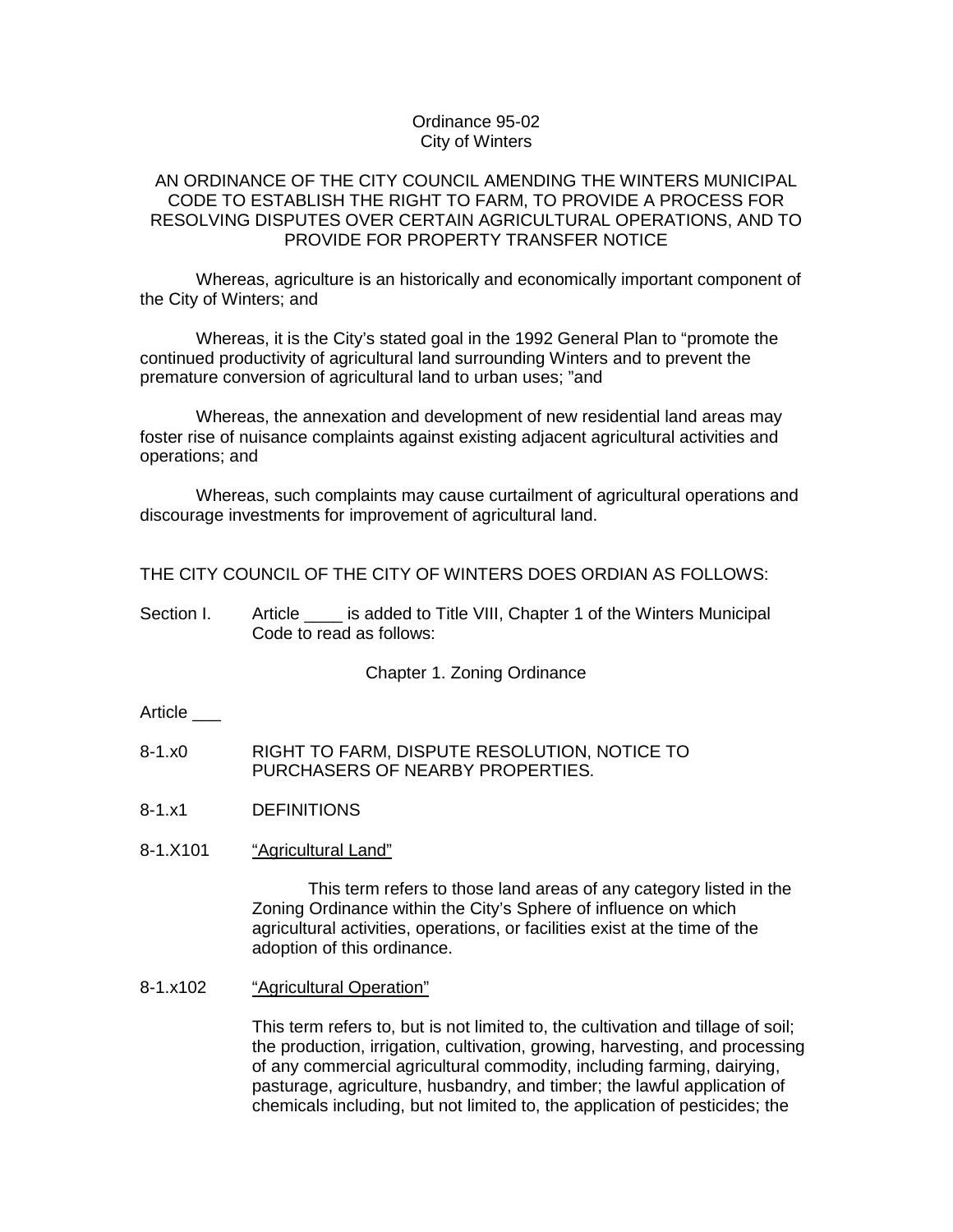raising of livestock, fish or poultry, and any practices performed by a farmers on a farm incidental to or in market, or to carriers for transportation to market, and all activities or facilities related thereto. Such operations may occur during and 24-hour period of the day.

## 8-1.x2 ESTABLISHMENT OF THE RIGHT TO FARM

#### 8-1.x201 Properly Operated Farm Not a Nuisance

No agricultural operation conducted or maintained on commercial agricultural lands, and in a manner consistent with proper and accepted customs and standards, as established and followed by similar agricultural operations in the same locality, shall be or become a nuisance, public or private, due to any changed condition to a nonagricultural use in or about the locality. Proper and accepted customs and standards shall mean those followed on agricultural lands not adjacent to non-agricultural uses.

8-1.x3 RESOLUTION OF DISPUTES

### 8-1.x301 Establishment of Grievance

Any dispute or controversy regarding inconveniences or discomforts form agricultural operations and the interpretation and application of the Article shall be resolved through the following procedure. Inquires should be submitted in writing to the City Zoning Administrator. The written grievance shall state in detail the basis for such a grievance and identify the properties and owner(s) involved. The party filing the written grievance shall provide a copy of the grievance to all other parties by certified mail within five (5) working days of the date of the grievance is filed.

### 8-1.x302 Timetable for submission of Grievance

Any grievance shall be submitted in writing within thirty (30) days of the date of the occurrence of the particular activity giving rise to the controversy or of the date a party became aware of the occurrence.

### 8-1.x303 consideration of Grievance by the Zoning Administrator

Upon receipt of a written grievance, the Zoning Administrator shall investigate the fats of the controversy, but must, within thirty (30) days, hold a meeting to consider the merits of the matter and within twenty (20) days after the meeting render a written decision to the parties. At the time of the meeting, both parties shall have an opportunity to present what each considers to be pertinent facts. No party bringing a complaint to the Zoning Administrator for resolution may be represented by counsel unless the opposing party is also represented by counsel.

### 8-1.x304 Appeals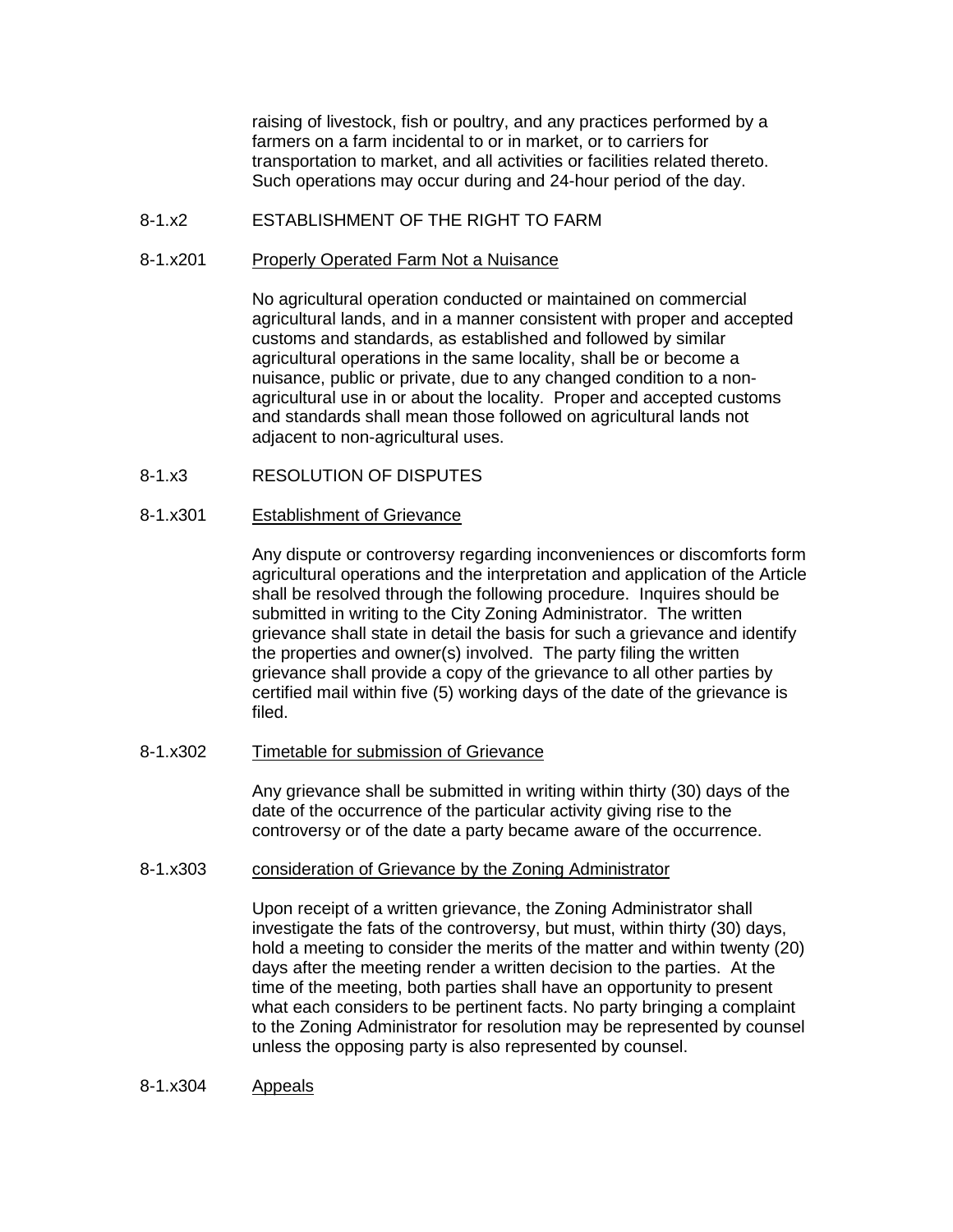The Planning Commission shall have the power to hear and decide appeals based on the enforcement of this title, or the interpretation of the provisions thereof. Applications with the required fee for appeal shall be made in writing to the planning commission within fifteen (15) days. No further appeal of Planning Commission decisions will be considered.

# 8-1.x4 NOTICE TO PURCHASERS OF REAL PROPERTY

#### 8-1.x401 Requirement of Notice

Upon and subdivision or later transfer of real property within five hundred (500) feet of agricultural land or land annexed to the City after the establishment of this Ordinance, the party requesting subdivision, transfer, or annexation shall vie notice of the Article to prospective transferees of said real property prior to the transfer as part of all disclosures required by law as authorized by Civil Code 1102.6a in the form set forth in Civil Code 1102.6a. In addition, notice of said Article shall be recorded with any deed, land sale, contract, and lease of any said property. Said notice shall be in the form set forth in Section 8- 1.8402.

### 8-1.x402 Description of Notice

The notice described in Section 8-1.8401 shall read as follows:

"The City of Winters supports the operation of agricultural and related uses on lands within its City limits and Urban Limit Line. To this ends, the City of Winters has enacted Article 8 of the Zoning Ordinance which provides that properly conducted agricultural operations, or the discomforts arising from them, will not be deemed a nuisance. The Article further requires transferors of real property located within 500 feet of an agricultural operation to give notice of the ordinance and its provisions to transferees of said real property."

"Accordingly, you are hereby notified that if the property in which you are acquiring an interest is located within 500 feet of an agricultural operation, you may be subject to inconvenience or discomfort arising from such operations including, but not limited to: noise, odors, fumes, smoke, dust, traffic, the operation of machinery of any kind, the storage and disposal or manure, and the ground or aerial application of fertilizers, soil amendments, herbicides and pesticides. These operations may take place during any 24- hour period."

"If you live near or otherwise occupy property near agricultural lands, you should be prepared to accept such inconveniences or discomfort as a normal and necessary aspect of living in a city with a strong agricultural heritage."

The City has established a grievance process to assist in the resolution of any dispute which might arise between residents and farmers living or operating in the City's Sphere of Influence regarding